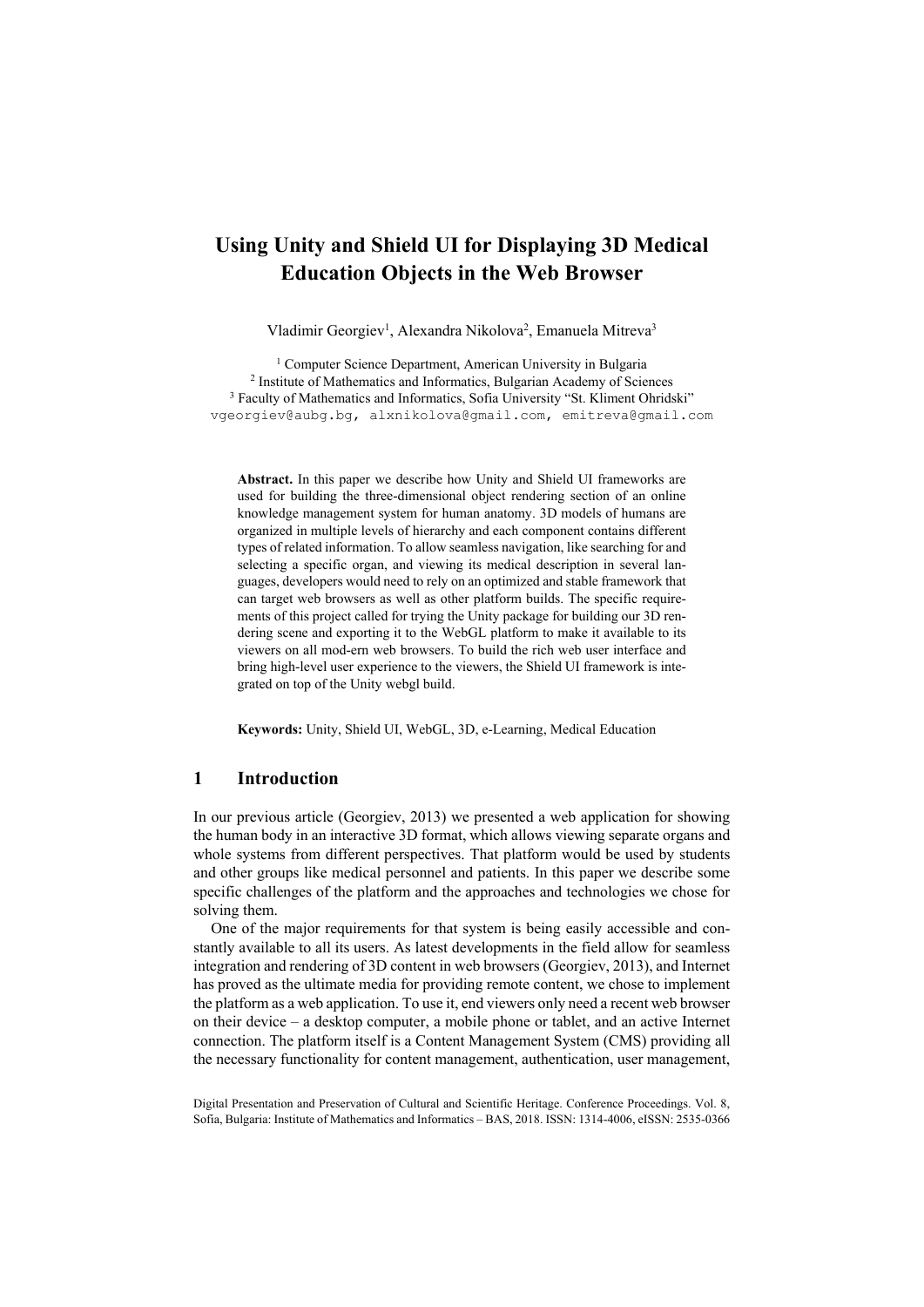billing processing, etc, which provides the highest degree of flexibility to administrators, moderators and end-users.

The other important decision for the project is choosing the right technology to render the three-dimensional models of human anatomy in the web browser. One of the alternatives is using an open-source rendering library or tools that are built on top of and extend such frameworks (Georgiev, 2015). That is the most flexible approach, as it gives the greatest freedom for implementing any requirements using the fundamental APIs and resources. Another option is to use an authoring tool, which allows the creation of a 3D scene along with the required assets like camera, lights and input handling, and then exporting the code to be rendered in a web browser. To avoid the raw implementation of the 3D code, we picked Unity (Unity, n.d.) – one of the popular free tools for building two and three-dimensional applications.

Unity is a powerful tool that provides the general assets out-of-the-box, but it supports very few UI components. The 3D body digital platform makes use of several specific user interface elements like a TreeView for displaying the different systems and contained parts of the human anatomy, allowing the users to toggle their visibility, a Rich Text Editor for managing the related content, various pop-up Windows and other layout containers and etc. Such complex UI widgets are not supported by Unity's standard libraries and need to be implemented separately. To enable these rich components in the project, we used the Shield UI library – a modern JavaScript and HTML5 framework for building rich user interfaces for web applications (jQuery Plugins and JavaScript UI Framework | Shield UI, n.d.). By leveraging the Shield UI's highly-customizable controls, we saved a lot of implementation time and effort.

In the next section we are going to reveal the specific features bought by Unity and Shield UI, which we harnessed in our project.

## **2 Using Unity and Shield UI**

Unity is a cross-platform multipurpose game engine for developing two-dimensional and three-dimensional applications, like games and simulations, for computers, consoles and mobile devices. Unity content is created using the Unity Editor  $-$  a featurerich environment for authoring 2D and 3D content, supporting built-in assets like cameras, lights, particle systems, ability to import and export various image, audio, video and 3D file formats, animations, graphics, and physics, and multi-platform build tools. As previously mentioned, the project requirements were to show the hierarchicallyorganized groups of human anatomy objects on the screen, and make them interactive and responsive to user input. When certain events are triggered in the 3D scene (part of the Unity project), the scene itself, as well as the user interface (part of the website JavaScript context) should be updated. For example, when the user clicks on part of the body, the other anatomy parts are made semi-transparent and the description pane is updated with the correct text. Additionally, events should be fired in the opposite direction – selecting a part from the left tree view hierarchy would make other visible anatomies semi-transparent, indicating the currently "selected" one. Figure 1 below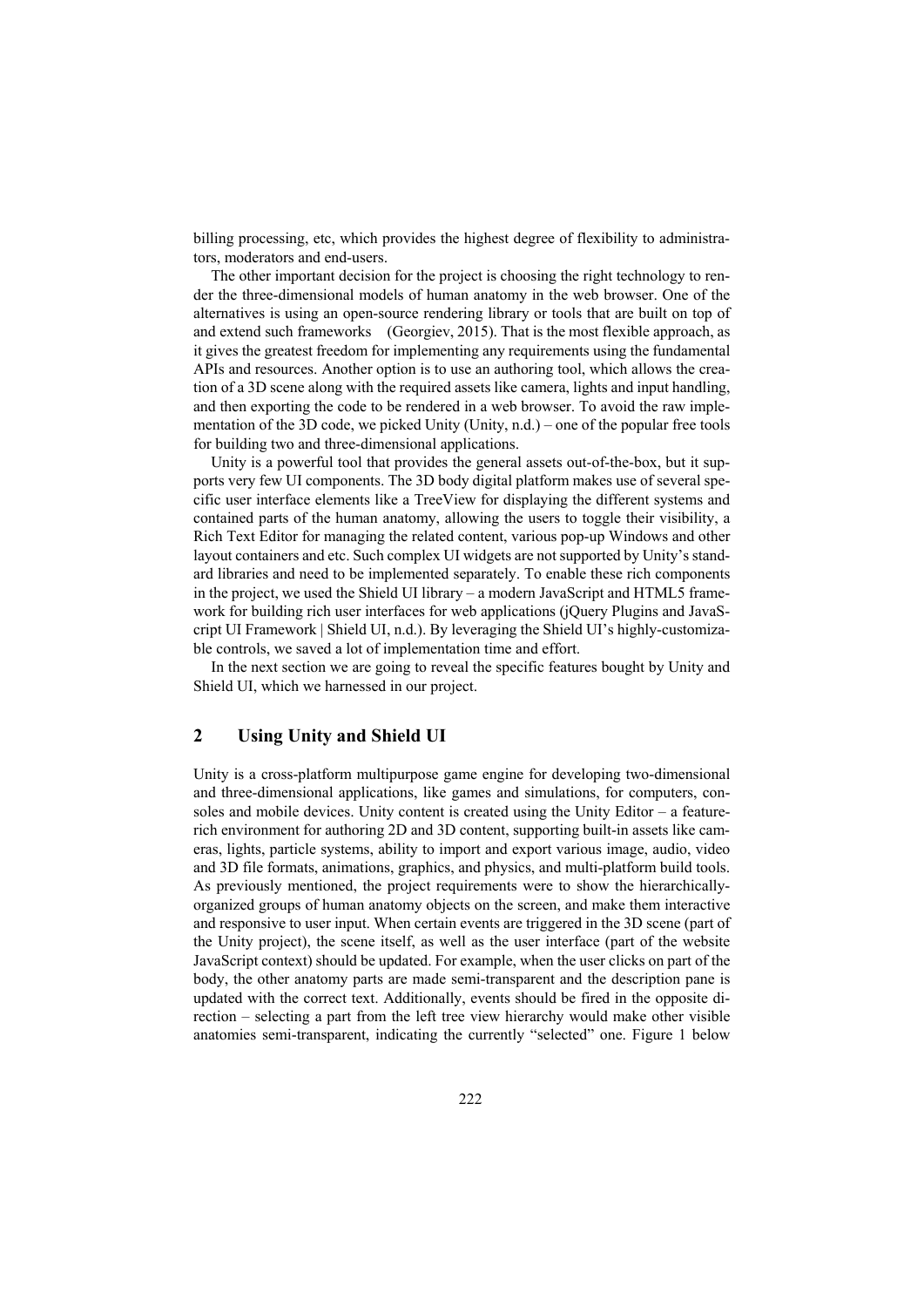

shows this scenario in action, where the arms of a male human model are currently selected from the left tree view and the right side was adequately updated.

**Fig. 1.** Selecting an anatomy in the 3D body viewer

The Unity programming model allows the integration with external JavaScript code, which would be available in the WebGL build (the target code executed in the web browser). This makes it possible to capture events occurring inside the 3D rendering area – like interaction with the object, and propagate them to the JavaScript code, responsible for the rest of the user interface. For sending messages in the other direction – from the web browser's JavaScript to the Unity scene, there are several alternatives. The most flexible one is to directly invoke methods on the custom script objects defined for the Unity project. Those objects are defined as C# class instances in the Unity project, but since the whole scene is exported as native platform code (in our case JavaScript), it is possible to access them from the other JavaScript code running on the web page.

The ability to send messages between the scene's and the main page's JavaScript contexts makes it possible to enhance the 3D content and extend its functionality with rich and impressive UI widgets. The Shield UI framework was selected for no random reason – it provides a complete set of user interface components and each of them is very flexible, highly-customizable and unique in its functionality and support for interactivity. We integrated their TreeView control, which provides a way to present the hierarchical anatomies with the ability to toggle their visibility with a checkbox. Another important UI enhancement was the Editor widget, which enables rich text formatting for the anatomies description and other related data. To facilitate a unique lookand-feel of the platform, we used other widgets like the pop-up Window, TextBox and file Upload components.